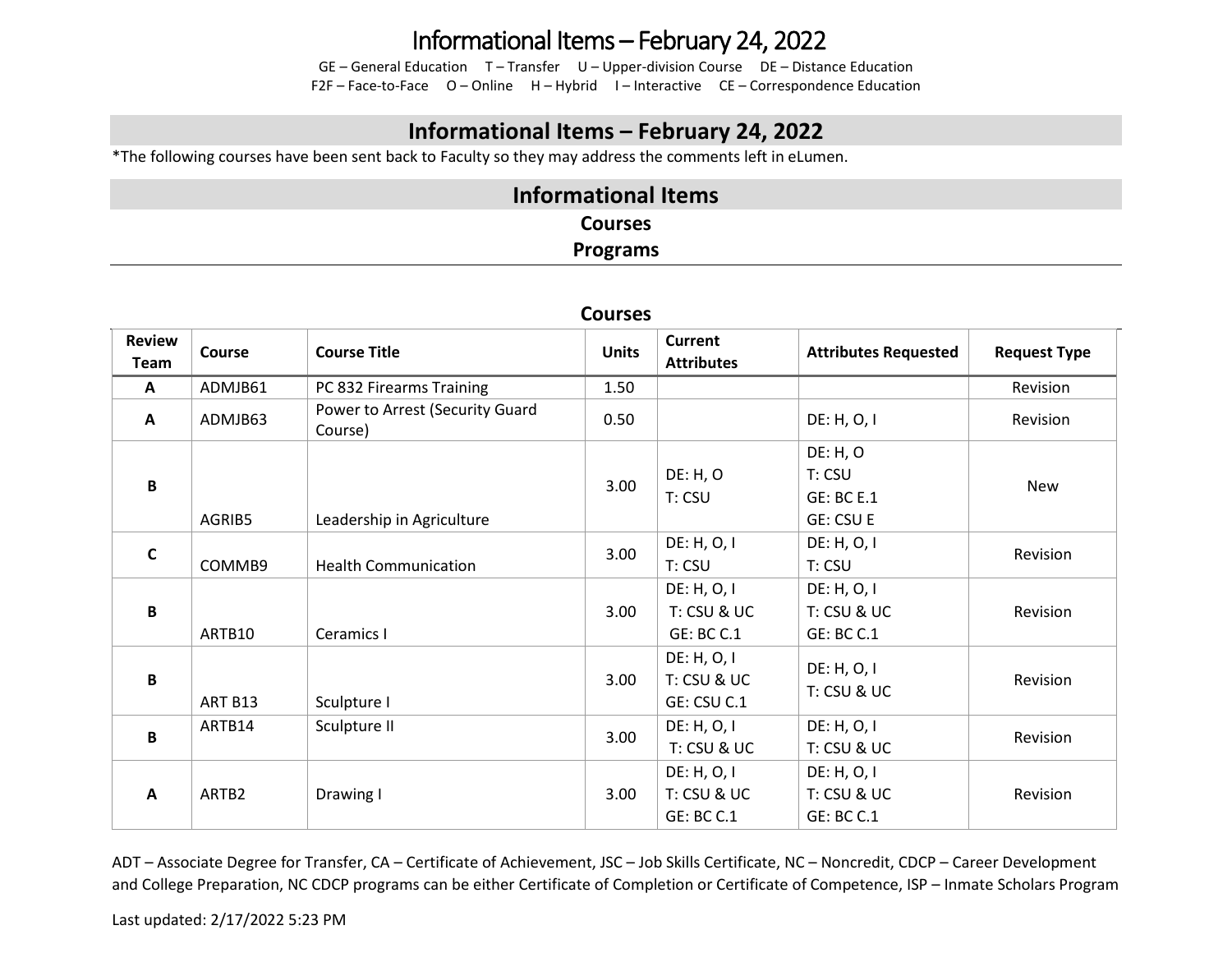# Informational Items – February 24, 2022

GE – General Education T – Transfer U – Upper-division Course DE – Distance Education F2F – Face-to-Face O – Online H – Hybrid I – Interactive CE – Correspondence Education

|              |           |                                       |                   | GE: CSU C.1       | GE: CSU C.1     |            |
|--------------|-----------|---------------------------------------|-------------------|-------------------|-----------------|------------|
|              |           |                                       |                   | GE: IGETC 3.A     | GE: IGETC 3.A   |            |
| $\mathbf c$  |           |                                       | 1.00              | DE: H, O, I       | DE: H, O, I     | Revision   |
|              | ARTB29    | Special Studies in Art                |                   | T: CSU            | T: CSU          |            |
| $\mathbf c$  |           | Advanced Photography III -            | 3.00              | DE: H, O, I       | DE: H, O, I     | Revision   |
|              | ARTB48    | Independent Study                     |                   | T: CSU            | T: CSU          |            |
|              |           |                                       |                   | DE: H, O, I       | DE: H, O, I     |            |
| $\mathbf{A}$ |           |                                       | 3.00 <sub>1</sub> | T: CSU & UC       | $T:$ CSU & UC   | Revision   |
|              |           |                                       |                   | <b>GE: BC C.1</b> | GE: BC C.1      |            |
|              | ARTB5     | Three Dimensional Design              |                   |                   |                 |            |
| D            |           |                                       | 3.00              | T: CSU & UC       | DE: H, 0, 1     |            |
|              | ENGRB37   | <b>Engineering Mechanics-Dynamics</b> |                   |                   | T: CSU & UC     |            |
|              |           |                                       |                   |                   | DE: H, O, I     |            |
|              |           |                                       |                   |                   | T: CSU & UC     |            |
| D            |           |                                       | 3.00              | T: CSU & UC       | GE: BC B.2      | <b>New</b> |
|              |           |                                       |                   |                   | GE: CSU B.4     |            |
|              | MATHB26   | <b>Mathematics for Liberal Arts</b>   |                   |                   | <b>GE: UC 2</b> |            |
| н            | WELDB65AB | <b>Welded Steel Structures</b>        | 3.0               |                   | DE: H, O, I     |            |

#### **GE**

| <b>Courses</b> |                           |              |                           |                             |                     |
|----------------|---------------------------|--------------|---------------------------|-----------------------------|---------------------|
| <b>Course</b>  | <b>Course Title</b>       | <b>Units</b> | <b>Current Attributes</b> | <b>Attributes Requested</b> | <b>Request Type</b> |
|                |                           |              |                           | <b>DE: H, O</b>             |                     |
|                |                           | 3.00         | <b>DE: H, O</b>           | T: CSU                      | <b>New</b>          |
|                |                           |              | T: CSU                    | <b>GE: BC E.1</b>           |                     |
| <b>AGRIB5</b>  | Leadership in Agriculture |              |                           | GE: CSU E                   |                     |
|                |                           |              | DE: H, O, I               | DE: H, O, I                 |                     |
|                |                           | 3.00         | T: CSU & UC               | T: CSU & UC                 | Revision            |
| ARTB10         | Ceramics I                |              | <b>GE: BC C.1</b>         | GE: BC C.1                  |                     |

ADT – Associate Degree for Transfer, CA – Certificate of Achievement, JSC – Job Skills Certificate, NC – Noncredit, CDCP – Career Development and College Preparation, NC CDCP programs can be either Certificate of Completion or Certificate of Competence, ISP – Inmate Scholars Program